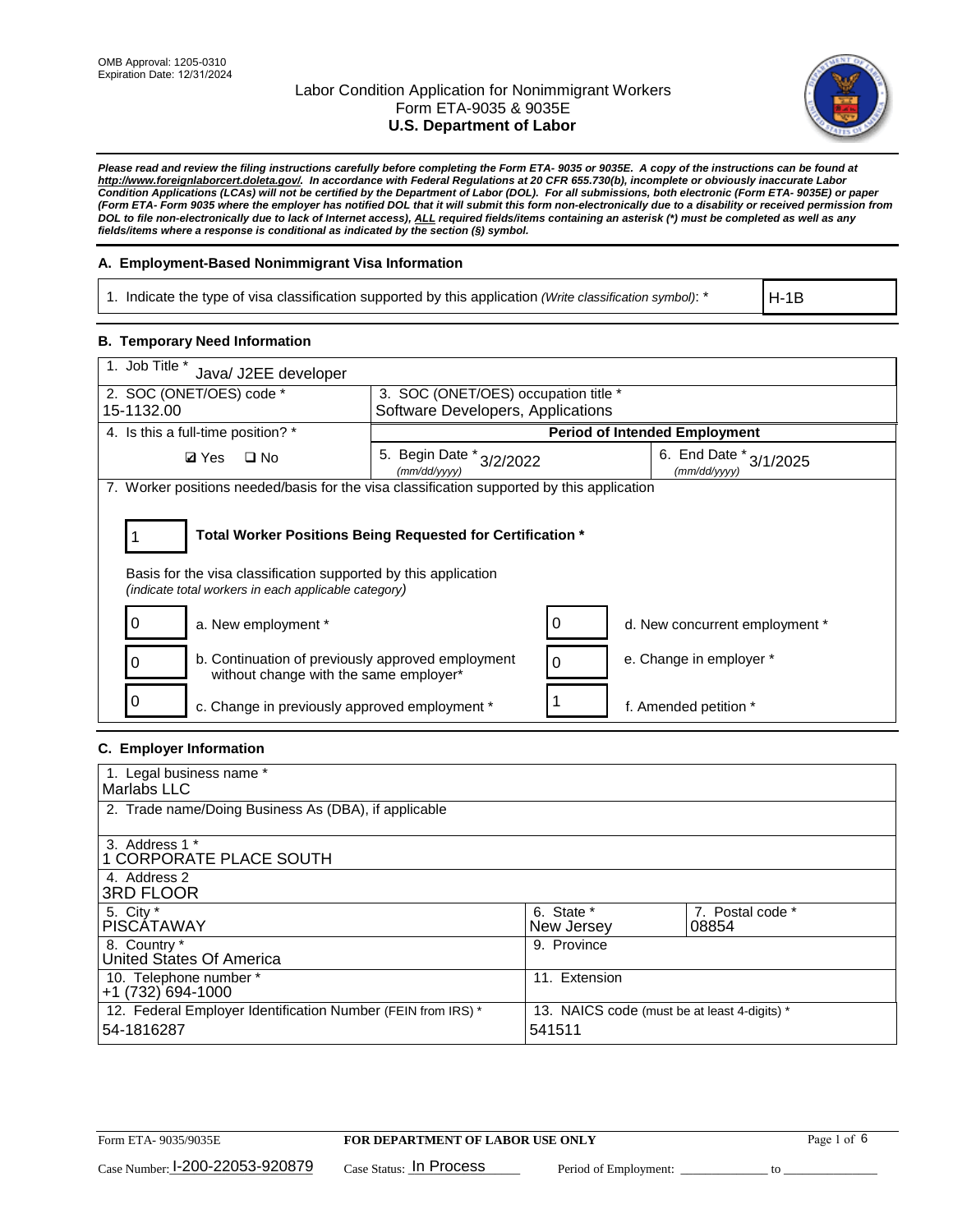

## **D. Employer Point of Contact Information**

**Important Note**: The information contained in this Section must be that of an employee of the employer who is authorized to act on behalf of the employer in labor certification matters. The information in this Section must be different from the agent or attorney information listed in Section E, unless the attorney is an employee of the employer.

| 1. Contact's last (family) name *               | 2. First (given) name * |                          | 3. Middle name(s)         |
|-------------------------------------------------|-------------------------|--------------------------|---------------------------|
| Vidyadharan                                     | Sanjay                  |                          |                           |
| 4. Contact's job title *<br>Chief Legal Officer |                         |                          |                           |
| 5. Address 1 *<br>1 CORPORATE PLACE SOUTH       |                         |                          |                           |
| 6. Address 2<br>3RD FLOOR                       |                         |                          |                           |
| 7. City $*$<br><b>PISCÁTAWAY</b>                |                         | 8. State *<br>New Jersey | 9. Postal code *<br>08854 |
| 10. Country *<br>United States Of America       |                         | 11. Province             |                           |
| 12. Telephone number *                          | 13. Extension           | 14. E-Mail address       |                           |
| +1 (732) 694-1000                               | 1600                    | sanjay@marlabs.com       |                           |

# **E. Attorney or Agent Information (If applicable)**

**Important Note**: The employer authorizes the attorney or agent identified in this section to act on its behalf in connection with the filing of this application.

| 1. Is the employer represented by an attorney or agent in the filing of this application? *<br>If "Yes," complete the remainder of Section E below. |                         | $\Box$ Yes   | <b>ØNo</b>                    |                   |                                                      |  |
|-----------------------------------------------------------------------------------------------------------------------------------------------------|-------------------------|--------------|-------------------------------|-------------------|------------------------------------------------------|--|
| 2. Attorney or Agent's last (family) name §                                                                                                         | 3. First (given) name § |              |                               | 4. Middle name(s) |                                                      |  |
| 5. Address 1 §                                                                                                                                      |                         |              |                               |                   |                                                      |  |
| 6. Address 2                                                                                                                                        |                         |              |                               |                   |                                                      |  |
| 7. City §                                                                                                                                           |                         | 8. State §   |                               |                   | 9. Postal code §                                     |  |
| 10. Country §                                                                                                                                       |                         | 11. Province |                               |                   |                                                      |  |
| 12. Telephone number §                                                                                                                              | 13. Extension           |              | 14. E-Mail address            |                   |                                                      |  |
| 15. Law firm/Business name §                                                                                                                        |                         |              | 16. Law firm/Business FEIN §  |                   |                                                      |  |
| 17. State Bar number (only if attorney) §                                                                                                           |                         |              | standing (only if attorney) § |                   | 18. State of highest court where attorney is in good |  |
| 19. Name of the highest State court where attorney is in good standing (only if attorney) §                                                         |                         |              |                               |                   |                                                      |  |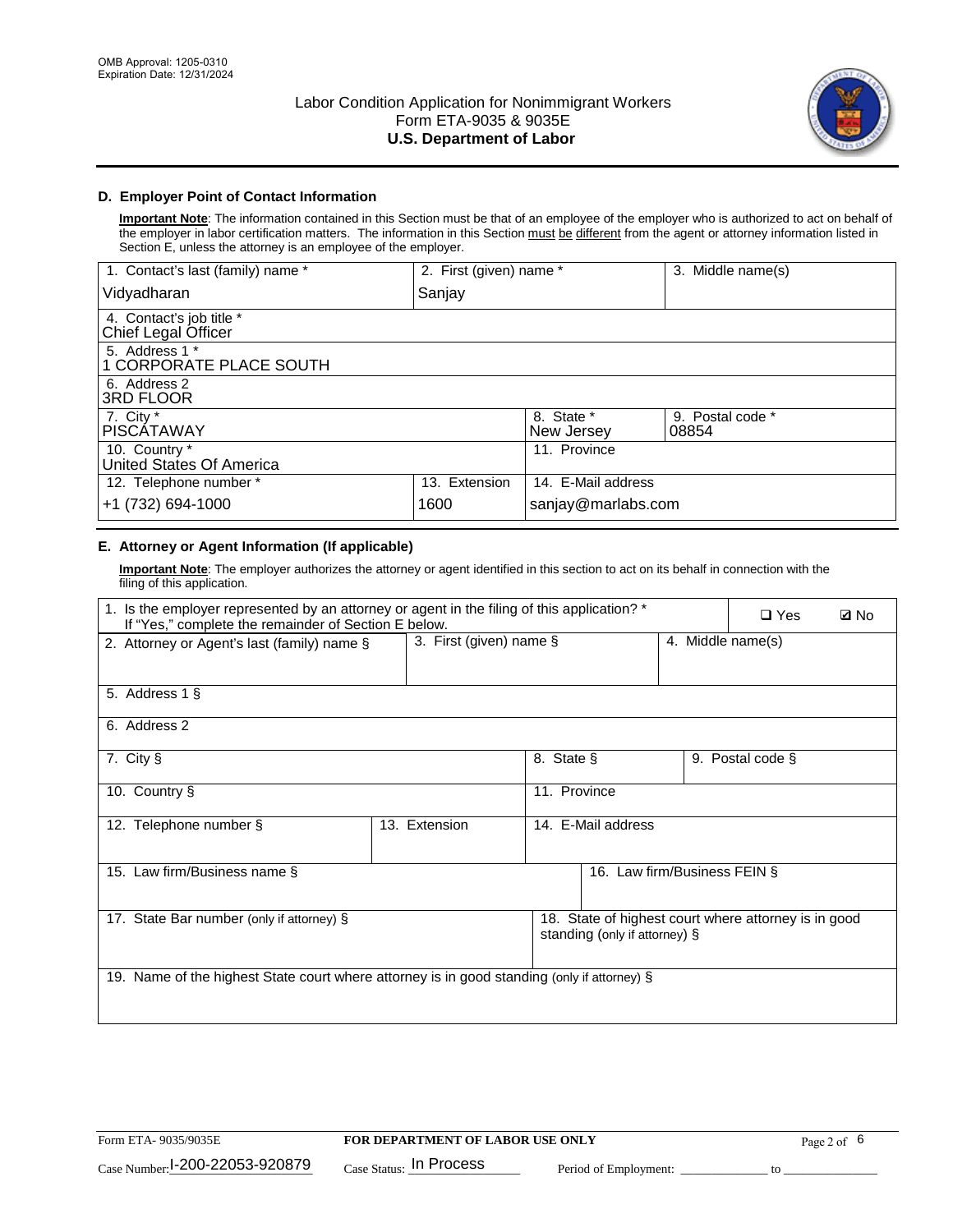

#### **F. Employment and Wage Information**

**Important Note**: The employer must define the intended place(s) of employment with as much geographic specificity as possible. Each intended place(s) of employment listed below must be the worksite or physical location where the work will actually be performed and cannot be a P.O. Box. The employer must identify all intended places of employment, including those of short duration, on the LCA. 20 CFR 655.730(c)(5). If the employer is submitting this form non-electronically and the work is expected to be performed in more than one location, an attachment must be submitted in order to complete this section. An employer has the option to use either a single Form ETA-9035/9035E or multiple forms to disclose all intended places of employment. If the employer has more than ten (10) intended places of employment at the time of filing this application, the employer must file as many additional LCAs as are necessary to list all intended places of employment. See the form instructions for further information about identifying all intended places of employment.

#### a.*Place of Employment Information* 1

|                                                                                                     | 1. Enter the estimated number of workers that will perform work at this place of employment under<br>the LCA.*                 |  | 1                                        |                      |                          |              |  |  |
|-----------------------------------------------------------------------------------------------------|--------------------------------------------------------------------------------------------------------------------------------|--|------------------------------------------|----------------------|--------------------------|--------------|--|--|
|                                                                                                     | 2. Indicate whether the worker(s) subject to this LCA will be placed with a secondary entity at this<br>place of employment. * |  |                                          |                      | <b>Ø</b> Yes             | $\square$ No |  |  |
|                                                                                                     | 3. If "Yes" to question 2, provide the legal business name of the secondary entity. §                                          |  |                                          |                      |                          |              |  |  |
|                                                                                                     | Johnson and Johnson                                                                                                            |  |                                          |                      |                          |              |  |  |
|                                                                                                     | 4. Address 1 *                                                                                                                 |  |                                          |                      |                          |              |  |  |
|                                                                                                     | 6 Tulip Dr #2J                                                                                                                 |  |                                          |                      |                          |              |  |  |
|                                                                                                     | 5. Address 2                                                                                                                   |  |                                          |                      |                          |              |  |  |
|                                                                                                     | 6. City $*$<br>7. County *<br>Middlesex<br>Fords                                                                               |  |                                          |                      |                          |              |  |  |
|                                                                                                     | 8. State/District/Territory *                                                                                                  |  | 9. Postal code *                         |                      |                          |              |  |  |
| New Jersey<br>08863<br>10. Wage Rate Paid to Nonimmigrant Workers *<br>10a. Per: (Choose only one)* |                                                                                                                                |  |                                          |                      |                          |              |  |  |
| □ Hour □ Week □ Bi-Weekly □ Month 回 Year<br>From * \$ 101800 00<br>To: $$$                          |                                                                                                                                |  |                                          |                      |                          |              |  |  |
|                                                                                                     |                                                                                                                                |  |                                          |                      |                          |              |  |  |
|                                                                                                     | 11. Prevailing Wage Rate *                                                                                                     |  | 11a. Per: (Choose only one)*             |                      |                          |              |  |  |
|                                                                                                     | 101754 00<br>$\mathbf{\hat{S}}$                                                                                                |  | □ Hour □ Week □ Bi-Weekly □ Month 回 Year |                      |                          |              |  |  |
|                                                                                                     | Questions 12-14. Identify the source used for the prevailing wage (PW) (check and fully complete only one): *                  |  |                                          |                      |                          |              |  |  |
| 12.                                                                                                 | A Prevailing Wage Determination (PWD) issued by the Department of Labor                                                        |  |                                          |                      | a. PWD tracking number § |              |  |  |
| 13.                                                                                                 | A PW obtained independently from the Occupational Employment Statistics (OES) Program                                          |  |                                          |                      |                          |              |  |  |
| $\blacktriangledown$                                                                                | a. Wage Level (check one): §                                                                                                   |  |                                          | b. Source Year §     |                          |              |  |  |
|                                                                                                     | ☑ ॥<br>$\square$ $\square$<br>$\Box$ IV<br>Пт<br>$\Box$ N/A                                                                    |  |                                          | 7/1/2021 - 6/30/2022 |                          |              |  |  |
| 14.                                                                                                 | A PW obtained using another legitimate source (other than OES) or an independent authoritative source                          |  |                                          |                      |                          |              |  |  |
|                                                                                                     | a. Source Type (check one): §                                                                                                  |  |                                          | b. Source Year §     |                          |              |  |  |
|                                                                                                     | $\Box$ CBA<br>$\Box$ DBA<br>$\square$ SCA<br>$\Box$ Other/ PW Survey                                                           |  |                                          |                      |                          |              |  |  |
|                                                                                                     | c. If responded "Other/ PW Survey" in question 14.a, enter the name of the survey producer or publisher §                      |  |                                          |                      |                          |              |  |  |
|                                                                                                     |                                                                                                                                |  |                                          |                      |                          |              |  |  |
|                                                                                                     | d. If responded "Other/ PW Survey" in question 14.a, enter the title or name of the PW survey §                                |  |                                          |                      |                          |              |  |  |
|                                                                                                     |                                                                                                                                |  |                                          |                      |                          |              |  |  |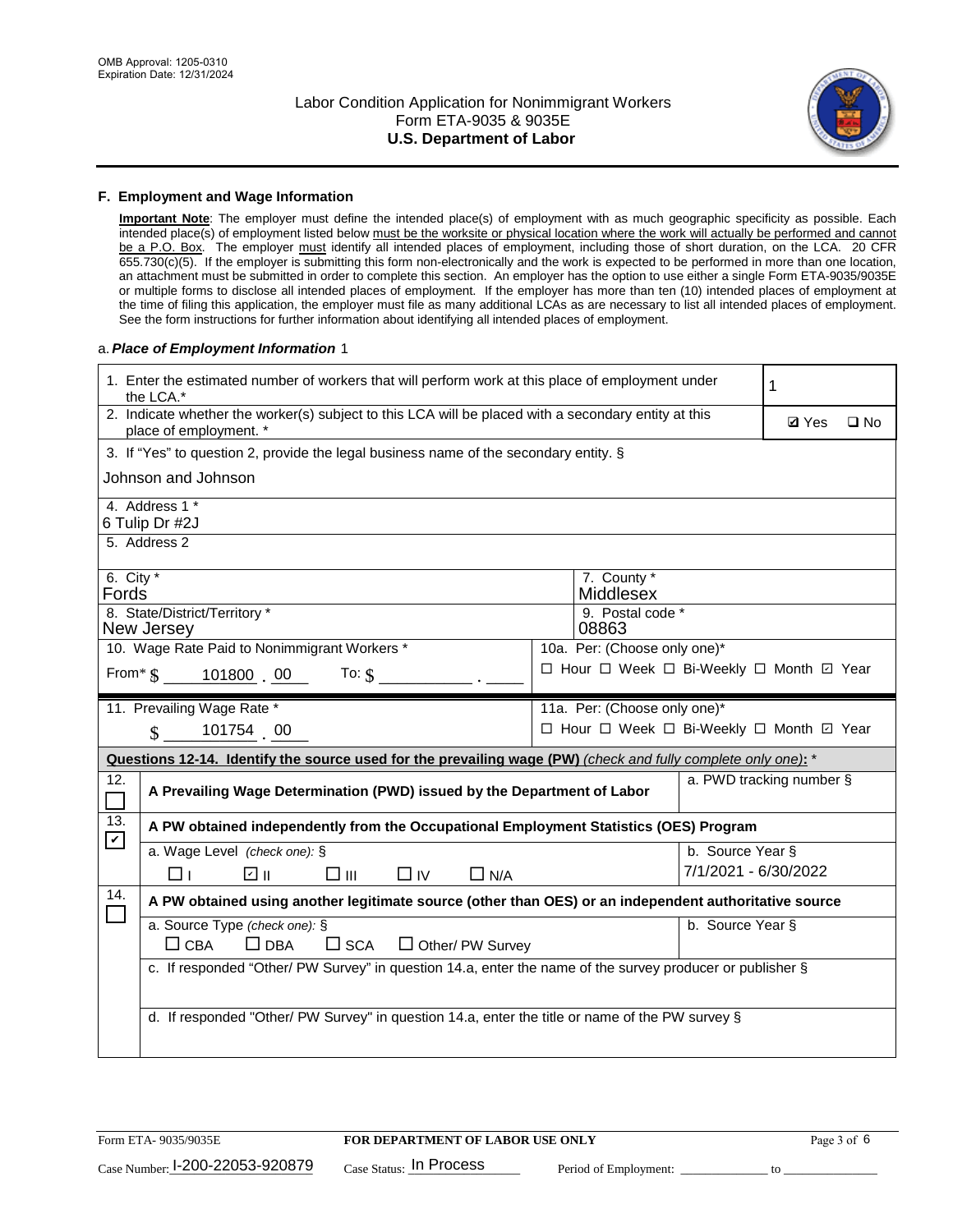

# **G. Employer Labor Condition Statements**

! *Important Note:* In order for your application to be processed, you MUST read Section G of the Form ETA-9035CP - General Instructions for the 9035 & 9035E under the heading "Employer Labor Condition Statements" and agree to all four (4) labor condition statements summarized below:

- (1) **Wages:** The employer shall pay nonimmigrant workers at least the prevailing wage or the employer's actual wage, whichever is higher, and pay for non-productive time. The employer shall offer nonimmigrant workers benefits and eligibility for benefits provided as compensation for services on the same basis as the employer offers to U.S. workers. The employer shall not make deductions to recoup a business expense(s) of the employer including attorney fees and other costs connected to the performance of H-1B, H-1B1, or E-3 program functions which are required to be performed by the employer. This includes expenses related to the preparation and filing of this LCA and related visa petition information. 20 CFR 655.731;
- (2) **Working Conditions:** The employer shall provide working conditions for nonimmigrants which will not adversely affect the working conditions of workers similarly employed. The employer's obligation regarding working conditions shall extend for the duration of the validity period of the certified LCA or the period during which the worker(s) working pursuant to this LCA is employed by the employer, whichever is longer. 20 CFR 655.732;
- (3) **Strike, Lockout, or Work Stoppage:** At the time of filing this LCA, the employer is not involved in a strike, lockout, or work stoppage in the course of a labor dispute in the occupational classification in the area(s) of intended employment. The employer will notify the Department of Labor within 3 days of the occurrence of a strike or lockout in the occupation, and in that event the LCA will not be used to support a petition filing with the U.S. Citizenship and Immigration Services (USCIS) until the DOL Employment and Training Administration (ETA) determines that the strike or lockout has ended. 20 CFR 655.733; and
- (4) **Notice:** Notice of the LCA filing was provided no more than 30 days before the filing of this LCA or will be provided on the day this LCA is filed to the bargaining representative in the occupation and area of intended employment, or if there is no bargaining representative, to workers in the occupation at the place(s) of employment either by electronic or physical posting. This notice was or will be posted for a total period of 10 days, except that if employees are provided individual direct notice by e-mail, notification need only be given once. A copy of the notice documentation will be maintained in the employer's public access file. A copy of this LCA will be provided to each nonimmigrant worker employed pursuant to the LCA. The employer shall, no later than the date the worker(s) report to work at the place(s) of employment, provide a signed copy of the certified LCA to the worker(s) working pursuant to this LCA. 20 CFR 655.734.

1. **I have read and agree to** Labor Condition Statements 1, 2, 3, and 4 above and as fully explained in Section G of the Form ETA-9035CP – General Instructions for the 9035 & 9035E and the Department's regulations at 20 CFR 655 Subpart H. \*

**Ø**Yes ロNo

### **H. Additional Employer Labor Condition Statements –H-1B Employers ONLY**

!**Important Note***:* In order for your H-1B application to be processed, you MUST read Section H – Subsection 1 of the Form ETA 9035CP – General Instructions for the 9035 & 9035E under the heading "Additional Employer Labor Condition Statements" and answer the questions below.

#### *a. Subsection 1*

| 1. At the time of filing this LCA, is the employer H-1B dependent? §                                                                                                                                                                                               | ⊡ Yes      | $\Box$ No  |              |  |
|--------------------------------------------------------------------------------------------------------------------------------------------------------------------------------------------------------------------------------------------------------------------|------------|------------|--------------|--|
| 2. At the time of filing this LCA, is the employer a willful violator? $\S$                                                                                                                                                                                        |            | $\Box$ Yes | ⊡ No         |  |
| 3. If "Yes" is marked in questions H.1 and/or H.2, you must answer "Yes" or "No" regarding<br>whether the employer will use this application ONLY to support H-1B petitions or extensions of<br>status for exempt H-1B nonimmigrant workers? §                     |            |            | $\Box$ No    |  |
| 4. If "Yes" is marked in question H.3, identify the statutory basis for the<br>□ \$60,000 or higher annual wage<br>exemption of the H-1B nonimmigrant workers associated with this<br>$\Box$ Master's Degree or higher in related specialty<br>$\Box$ Both<br>LCA. |            |            |              |  |
| H-1B Dependent or Willful Violator Employers -Master's Degree or Higher Exemptions ONLY                                                                                                                                                                            |            |            |              |  |
| 5. Indicate whether a completed Appendix A is attached to this LCA covering any H-1B<br>nonimmigrant worker for whom the statutory exemption will be based <b>ONLY</b> on attainment of a<br>Master's Degree or higher in related specialty. §                     | $\Box$ Yes | ⊡ No       | <b>D</b> N/A |  |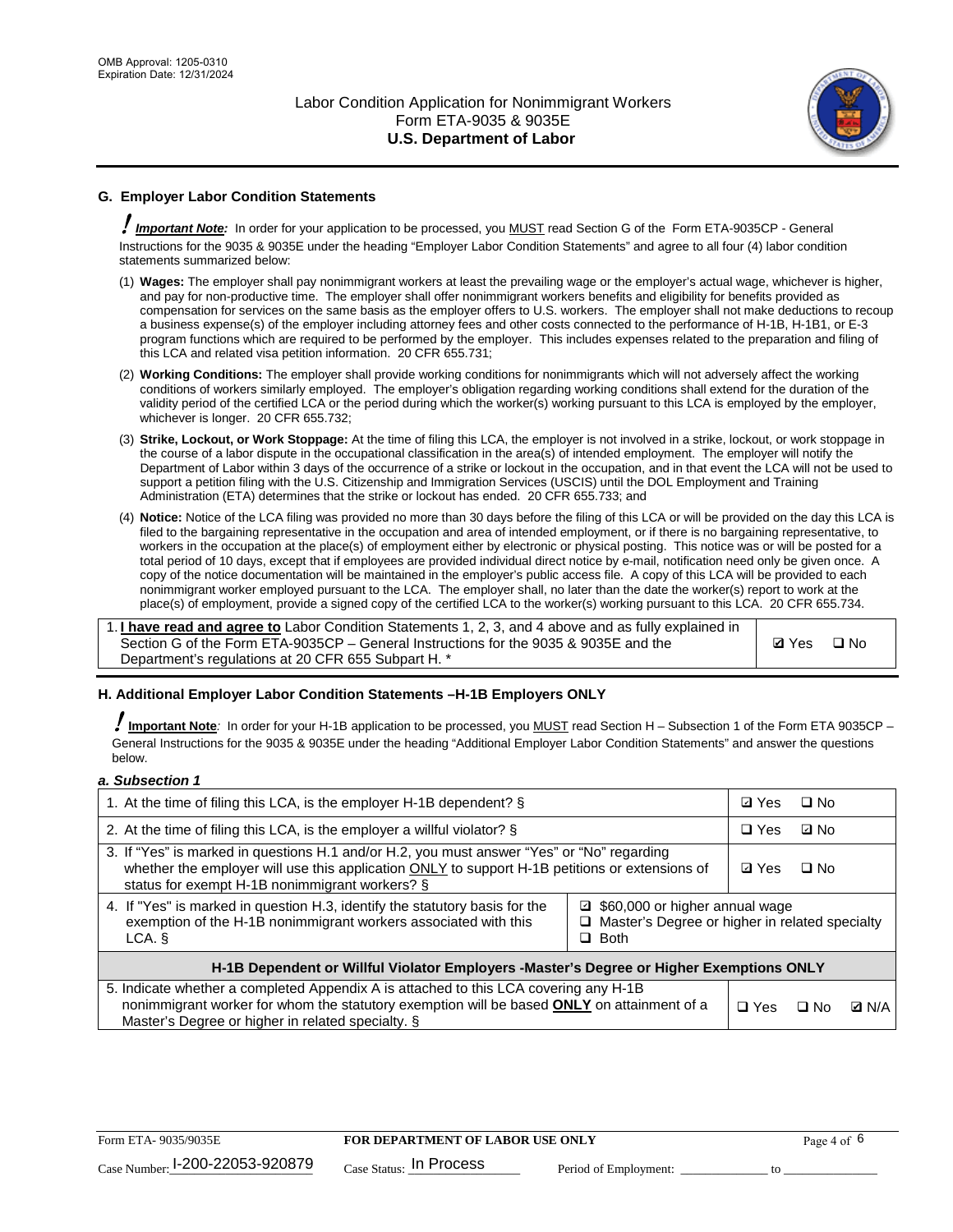

**If you marked "Yes" to questions H.a.1 (H-1B dependent) and/or H.a.2 (H-1B willful violator) and "No" to question H.a.3 (exempt H-1B nonimmigrant workers), you MUST read Section H – Subsection 2 of the Form ETA 9035CP – General Instructions for the 9035 & 9035E under the heading "Additional Employer Labor Condition Statements" and indicate your agreement to all three (3) additional statements summarized below.**

#### *b. Subsection 2*

- A. **Displacement:** An H-1B dependent or willful violator employer is prohibited from displacing a U.S. worker in its own workforce within the period beginning 90 days before and ending 90 days after the date of filing of the visa petition. 20 CFR 655.738(c);
- B. **Secondary Displacement:** An H-1B dependent or willful violator employer is prohibited from placing an H-1B nonimmigrant worker(s) with another/secondary employer where there are indicia of an employment relationship between the nonimmigrant worker(s) and that other/secondary employer (thus possibly affecting the jobs of U.S. workers employed by that other employer), unless and until the employer subject to this LCA makes the inquiries and/or receives the information set forth in 20 CFR 655.738(d)(5) concerning that other/secondary employer's displacement of similarly employed U.S. workers in its workforce within the period beginning 90 days before and ending 90 days after the date of such placement. 20 CFR 655.738(d). Even if the required inquiry of the secondary employer is made, the H-1B dependent or willful violator employer will be subject to a finding of a violation of the secondary displacement prohibition if the secondary employer, in fact, displaces any U.S. worker(s) during the applicable time period; and
- C. **Recruitment and Hiring:** Prior to filing this LCA or any petition or request for extension of status for nonimmigrant worker(s) supported by this LCA, the H-1B dependent or willful violator employer must take good faith steps to recruit U.S. workers for the job(s) using procedures that meet industry-wide standards and offer compensation that is at least as great as the required wage to be paid to the nonimmigrant worker(s) pursuant to 20 CFR 655.731(a). The employer must offer the job(s) to any U.S. worker who applies and is equally or better qualified for the job than the nonimmigrant worker. 20 CFR 655.739.

| 6. I have read and agree to Additional Employer Labor Condition Statements A, B, and C above and |       |           |
|--------------------------------------------------------------------------------------------------|-------|-----------|
| as fully explained in Section H – Subsections 1 and 2 of the Form ETA 9035CP – General           | □ Yes | $\Box$ No |
| Instructions for the 9035 & 9035E and the Department's regulations at 20 CFR 655 Subpart H. §    |       |           |

### **I. Public Disclosure Information**

! **Important Note***:* You must select one or both of the options listed in this Section.

|  | 1. Public disclosure information in the United States will be kept at: * |  |  |  |
|--|--------------------------------------------------------------------------|--|--|--|
|  |                                                                          |  |  |  |

**sqrt** Employer's principal place of business □ Place of employment

### **J. Notice of Obligations**

A. Upon receipt of the certified LCA, the employer must take the following actions:

- o Print and sign a hard copy of the LCA if filing electronically (20 CFR 655.730(c)(3));<br>
Maintain the original signed and certified LCA in the employer's files (20 CFR 655.7
- Maintain the original signed and certified LCA in the employer's files (20 CFR 655.705(c)(2); 20 CFR 655.730(c)(3); and 20 CFR 655.760); and
- o Make a copy of the LCA, as well as necessary supporting documentation required by the Department of Labor regulations, available for public examination in a public access file at the employer's principal place of business in the U.S. or at the place of employment within one working day after the date on which the LCA is filed with the Department of Labor (20 CFR 655.705(c)(2) and 20 CFR 655.760).
- B. The employer must develop sufficient documentation to meet its burden of proof with respect to the validity of the statements made in its LCA and the accuracy of information provided, in the event that such statement or information is challenged (20 CFR 655.705(c)(5) and 20 CFR 655.700(d)(4)(iv)).
- C. The employer must make this LCA, supporting documentation, and other records available to officials of the Department of Labor upon request during any investigation under the Immigration and Nationality Act (20 CFR 655.760 and 20 CFR Subpart I).

*I declare under penalty of perjury that I have read and reviewed this application and that to the best of my knowledge, the*  information contained therein is true and accurate. I understand that to knowingly furnish materially false information in the *preparation of this form and any supplement thereto or to aid, abet, or counsel another to do so is a federal offense punishable by fines, imprisonment, or both (18 U.S.C. 2, 1001,1546,1621).*

| 1. Last (family) name of hiring or designated official *   2. First (given) name of hiring or designated official *   3. Middle initial §<br>Vidyadharan | Saniav           |  |
|----------------------------------------------------------------------------------------------------------------------------------------------------------|------------------|--|
| 4. Hiring or designated official title *<br>Chief Legal Officer                                                                                          |                  |  |
| 5. Signature *                                                                                                                                           | 6. Date signed * |  |

| Form ETA-9035/9035E                         | <b>FOR DEPARTMENT OF LABOR USE ONLY</b> |                       |  |
|---------------------------------------------|-----------------------------------------|-----------------------|--|
| $_{\text{Case Number:}}$ I-200-22053-920879 | $_{\rm Case~S status:}$ In Process      | Period of Employment: |  |